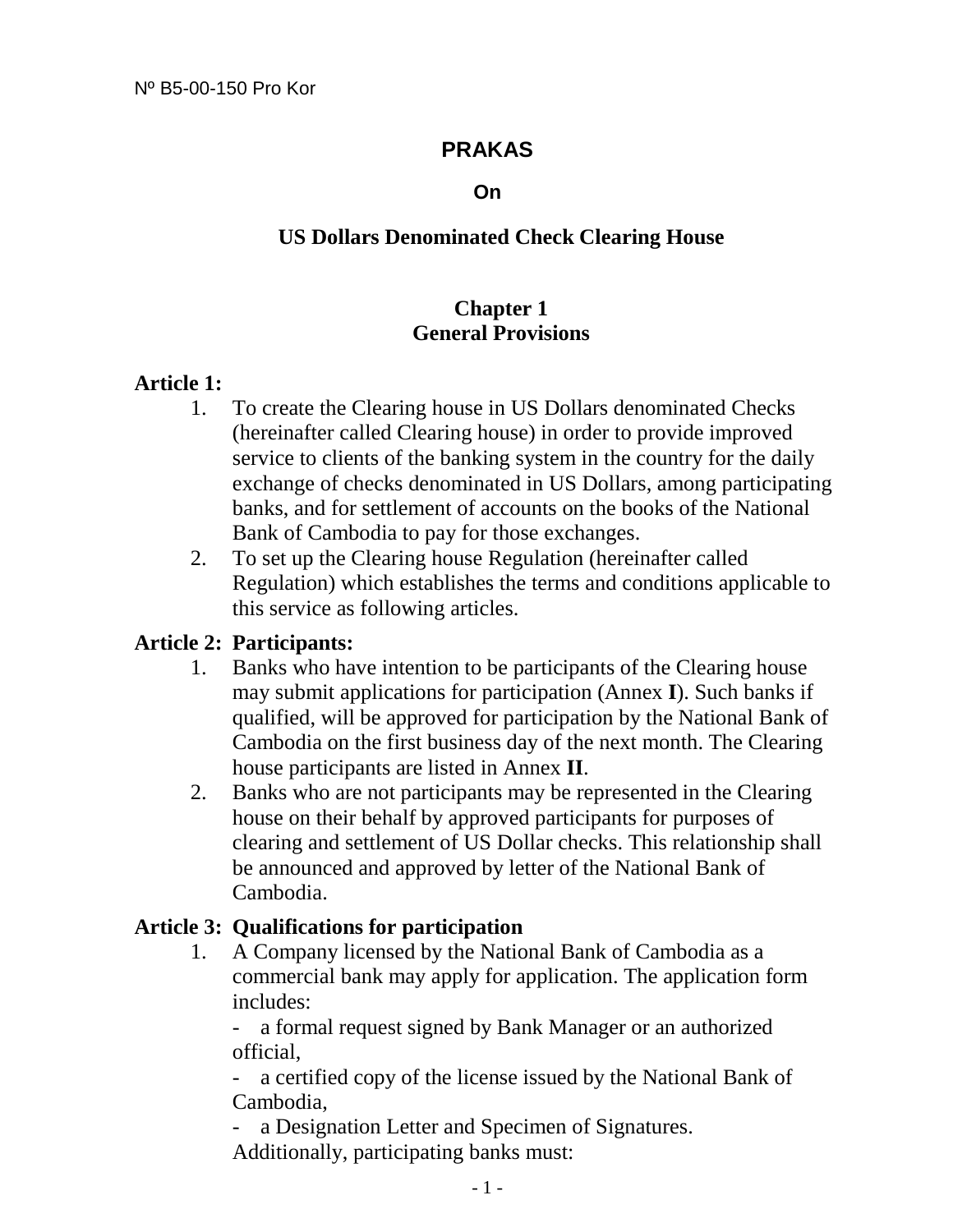- maintain a current account and a required reserve account denominated in US Dollars at the National Bank of Cambodia, and
- pay a fee for the service as determined by the National Bank of Cambodia.
- 2. The bank submitting an application shall operate at least one licensed office within Phnom Penh.

# **Article 4: Departure from participation**

- 1. A bank whose license to conduct the banking business is withdrawn by the National Bank cannot participate in the Clearing house.
- 2. A bank may voluntarily withdraw from the Clearing house, provided it has made suitable arrangements with another bank to handle checks on its behalf in an acceptable manner approved by letter of the National Bank of Cambodia.

# **Article 5: Settlement Bank**

 The National Bank of Cambodia is responsible for preparing a daily report of the total amounts in US Dollars for payments brought to, and received from, the Clearing House for exchange and determining the net amounts to be debited or credited to the individual accounts of the participating banks.

# **Article 6: Management**

- 1. The National Bank of Cambodia shall designate the Chairman of the Clearing house who will be in charge of its operations. The Chairman may delegate the supervision and control of the daily function to a Clearing house Leader. Both the Chairman and the Leader will be employees of the National Bank of Cambodia.
- 2. In the even of any dispute arising between representatives of participating banks, when delivering or accepting payments or in connection with settlement amounts due to or from participants, the decision of the Clearing house Leader shall be accepted temporarily, subject to ratification by the Chairman. In the event the dispute continues after settlement, it shall be resolved directly between the banks concerned.

# **Article 7: The Operations Committee**

1. The business of the Clearing house may be augmented by an Operations Committee consisting of one representative of each participating bank, and presided over by a Chair selected by the participants. The Chair shall serve a term of one year. Subsequent leaders will be nominated and elected by the participants in the Clearing house.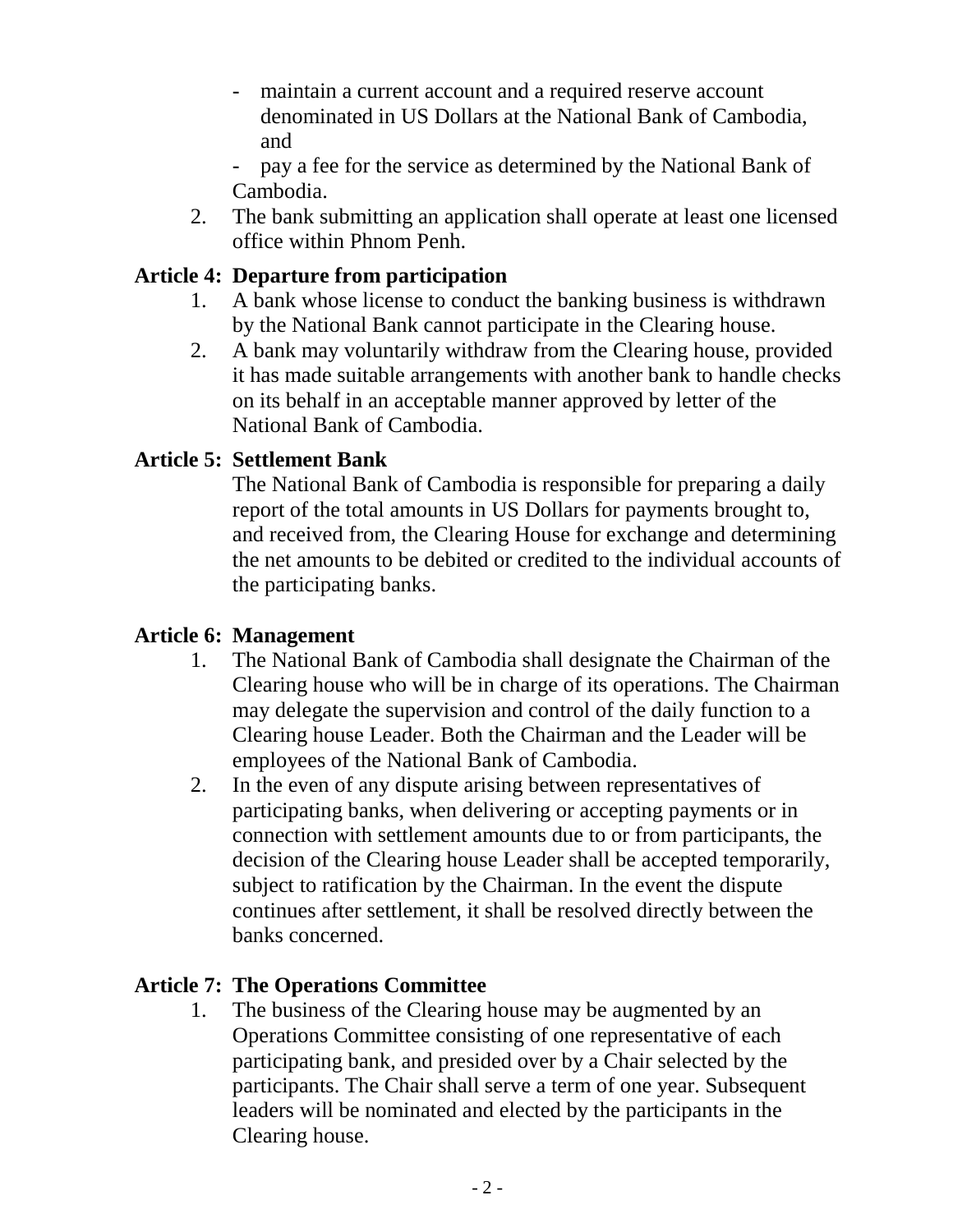- 2. The Operations Committee functions are to assist the Clearing house Leader by:
	- suggesting improvements in operations,
	- disciplining the behavior of their representatives if required, and
	- performing such other duties as may be assigned to it by either the National Bank of Cambodia or the Committee.
- 3. The Operations Committee shall meet at least four times each year. Additional meeting may be called at any time or upon written request of at least two participants. The request must specify the business to be discussed.

# **Article 8: Modifications to Regulation**

 The terms and conditions of Clearing house Regulation may be modified from time to time as determined by the National Bank of Cambodia or in agreement with the Operations Committee. Additionally, the Bank may extend the Clearing house operation to other cities of the country, add other services, and conduct additional sessions, as it deems necessary to improve the payment system of the country.

# **Chapter 2 Definitions**

**Article 9:** The terms used in Regulation have the following meanings:

- 1. *Business day* means Monday through Friday or any additional day which the Bank has designated to be open for business. Business days exclude all public holidays.
- 2. *Clearing House* means the facility maintained by the Bank at its office in Phnom Penh.
- 3. *Payment* or *item* means a check drawn on a current account in a financial institution. A check is an order by an account holder of a bank to pay funds from that account to a beneficiary.
- 4. *Returned* or *unpaid item* means a check dishonored by the receiving participant for any of the reasons listed in Annex **III**. Checks are not deemed to be finally paid with funds disbursed in cash to a beneficiary until the applicable returned item session is closed.
- 5. *Eligible items* which may be presented to the Clearing house include: a.- bank checks and drafts drawn by third parties payable to third parties, in US Dollars on Phnom Penh offices of licensed banks,

b.- such checks drawn on the National Bank of Cambodia,

 c.- other debit items designated by the National Bank of Cambodia as eligible.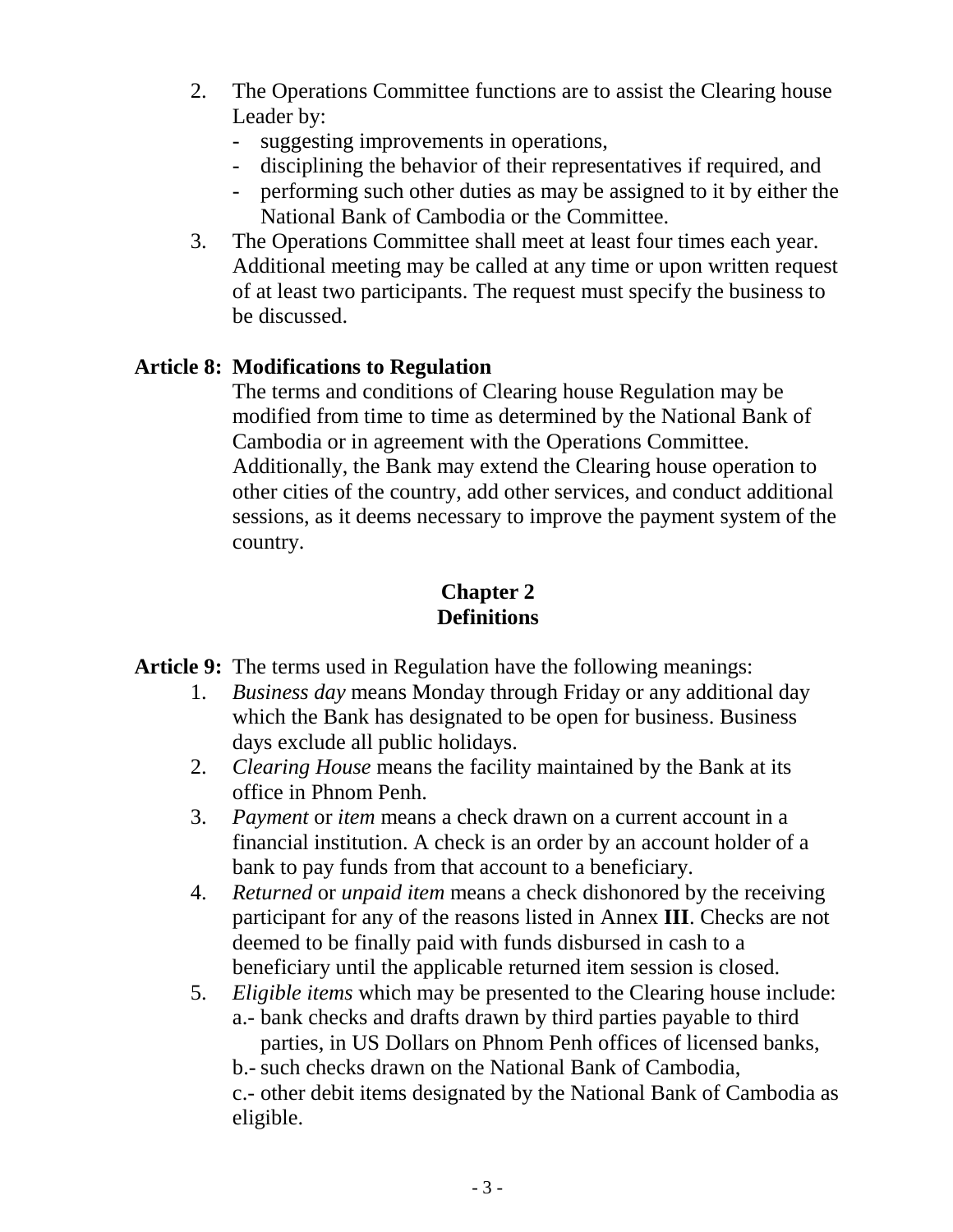Checks must be drawn on the approved forms supplied by the banks, which comply with any applicable standards set by the National Bank of Cambodia. Checks may be drawn in Khmer, English, or French.

- 6. *Participant* means a bank that has agreed to participate in the Clearing house under the terms and conditions of Regulation.
- 7. *Participation* means attending the daily Clearing house meeting. Participants are expected to attend sessions whether or not they have checks to present to other participants.
- 8. *Receiving participant* means, with respect to any check, the participant that receives that payment through the Clearing house. This participant also may be referred to as the *Paying Bank.*
- 9. *Sending Participant* means, with respect to any payment, the participant that sends an item through the Clearing house.
- 10. *Books* means the accounting records maintained by a bank for its clients and current accounts of the National Bank of Cambodia maintained for such banks.
- 11. *Posting* means the debiting of a customer account for a check by the receiving bank.
- 12. *Settlement* means the entry of a net debit or credit to the clearing account of a participating bank for the daily clearings. All settlements shall be provisional and may be revoked with respect to any payment that has been dishonored by a Receiving Participant and returned as provided for in Regulation.
- 13. *Routing Number* means the identification number of the participant as listed in the Directory of Bank Routing numbers maintained by the National Bank of Cambodia. The routing number is used to sort payments among the participants in the Clearing house. The routing number must be printed in the proper location on a check in accordance with National Bank of Cambodia standards.
- 14. *Session* means a meeting of the Clearing house participants to exchange checks with each other. The principal session will occur at 10:00 a.m., and a secondary session for returned checks at 3:00 p.m. However, the Chairman may decide to hold additional sessions in a given day if deemed necessary.
- 15. *Clearing Account* means the account maintained by each participant at the National Bank of Cambodia for settlement of its daily obligation at the Clearing house. It is used for settlement of Clearing house obligations by any participant.
- 16. *Reserve Requirements Account* means the account maintained by each participant at the National Bank of Cambodia to comply with Prakas on the Reserve Requirements elaborated by the National Bank of Cambodia. It cannot be used for settlement of Clearing house obligations by any participant.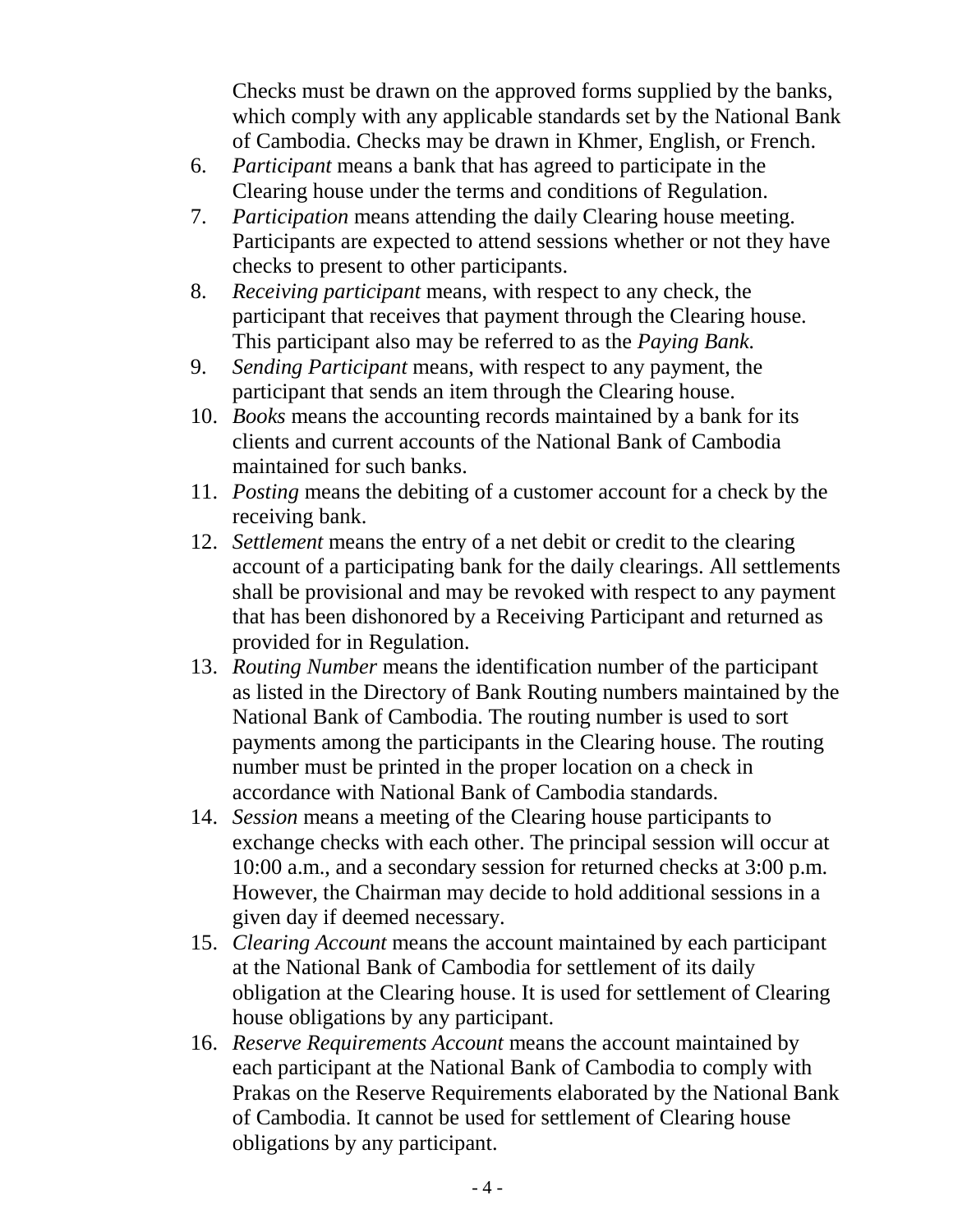17. *Deposit Guaranty Account* means the account maintained by each participant at the National Bank of Cambodia a Capital Guaranty Deposit of 10 percent of their registered Capital. It cannot be used for settlement of Clearing house obligations by any participant.

# **Chapter 3 Sending Bank's Responsibilities**

**Article 10:** Banks are expected to utilize the Clearing house to send payments to other participants. Any bilateral exchanges of payments other than at established clearing house meeting times is permitted only upon mutual and specific agreement between the appropriate clearing house participants.

# **Article 11:** Sending participants must:

1. **Authorize and identify sendings**

 All checks must bear the stamp of the sending participant, and the date of sending on the reverse side of each item.

# 2. **Prepare sendings properly**

 Each sending participant shall prepare list of checks in duplicate (Form PPC001) on which shall be shown the individual check amounts and the total value of checks drawn on the other participants. Example of all forms appears in Annex **IV**. One list shall be prepared for each other participant showing the total value and number of checks presented to them;

i.drawn on the Phnom Penh offices of each other participant, and ii. Returned unpaid and ineligible items.

Each sending participant may deliver a computer file (diskette) in the prescribed format containing the worksheet of Form PPC001.

# 3. **Attend regular Clearing house meetings**

 Checks are to be brought to the Clearing house at or before the prescribed hour on each business day. A participant whose representative arrives more than five minutes after the prescribed Clearing house session may be excluded from that session by the Clearing Leader. A participant who is excluded from a clearing session shall not present his items to the other participants. He shall however, be compelled to accept and his account be debited for the checks which other participants deliver to him.

# 4. **Authorize debit to account for payments returned**

 Each sending participant, by its act of sending payments to the Clearing house, authorizes the Bank to debit its current account for the subsequent return of dishonored payments by a receiving participant.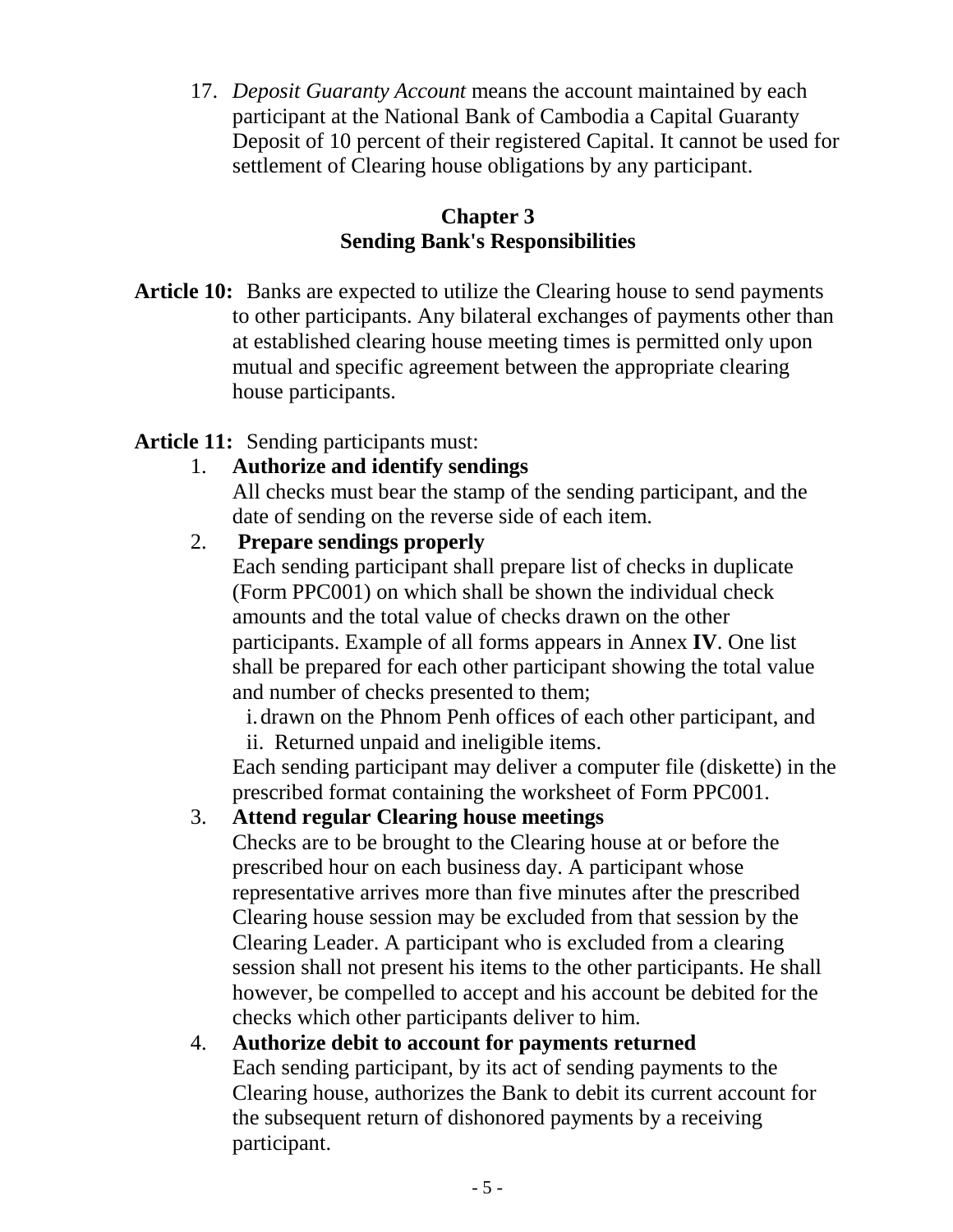# 5. **Retain records**

 Sending Participants must retain all pertinent records necessary to reconstruct any shipment or individual payment for one year beyond the date of original presentment. This does not imply, however, an obligation to research, provide customer contact, or resolve any adjustment for a particular payment later than this time.

# **Chapter 4 Receiving Banks' Responsibilities**

**Article 12:** Receiving Banks are expected to pick up any checks made available to them at the Clearing house each day, including any dishonored checks as noted in Article **11**. Checks made available to a receiving participant which are not picked up by such participant because he has failed to attend the clearing house session or has been excluded because of tardy arrival on that day are deemed to have been delivered on that day for purposes of settlement and timely return of any dishonored checks.

# **Article 13:** Receiving Participants must:

# 1. **Certify acceptance**

 The receiving participant shall sign the copy of the list on PPC 001 to acknowledge receipt of the checks at the Clearing house. Each receiving participant shall sign a copy of PPC 002, prepared by the National Bank of Cambodia or a printout containing all Forms 002 as an acknowledgment of his agreement with the amount to be debited or credited to his clearing account as result of the clearing session.

# 2. **Settle for or return payments**

 Payments remain the property of sending participants until they have been settled for or returned. Receiving participants hold payments in trust until they have received credit from the drawer of the payment by charging that client account on its books. Receiving participants are expected to keep adequate funds in their National Bank of Cambodia clearing accounts to pay for their obligation in daily settlements.

# 3. **Return unpaid or dishonored payments**

i. General Provision

 Unpaid or dishonored checks are to be returned by sending through the Clearing house. Receiving participants must note conspicuously on each returned check, the cause for return using an approved reason as listed at Annex **III**, and the name of the receiving participant.

ii. Timely Return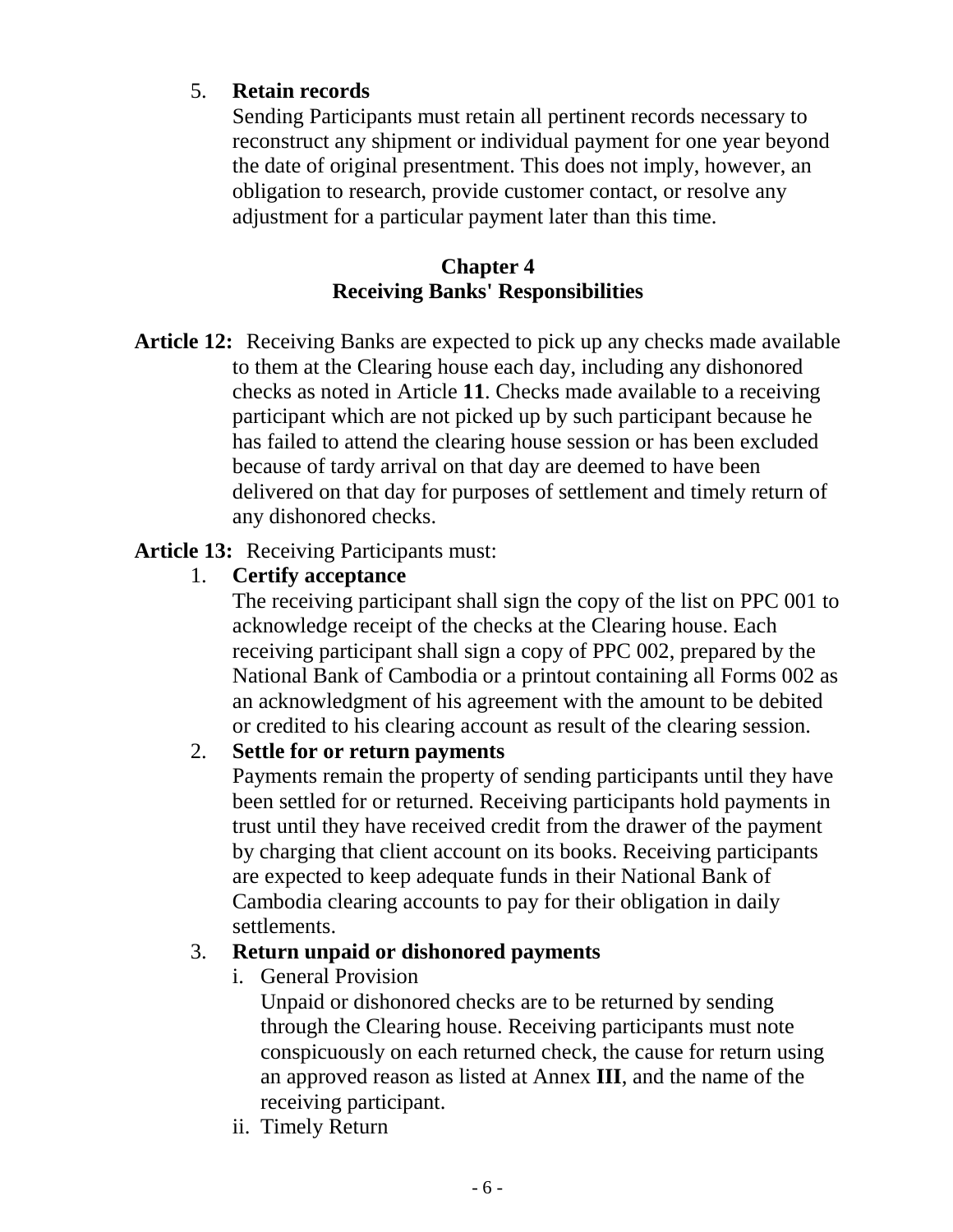Any check presented through the clearing house shall be deemed to be returned timely, and the receiving participant shall not be held accountable for such payment, if it is returned no later than the 3:00 p.m. clearing session on the same day of settlement. Checks are not to be considered as finally paid, with disbursement in cash, until after the close of the applicable return item session.

iii. Settlement for Returns

 Receiving participants must return the unpaid payment clearly marked as a "RETURN ITEM" in the prescribed format. The amount will be deducted in the net settlement amount for the receiving participant (Form PPC 001).

iv. Expiration of Return privilege

 Checks may be dishonored and returned on two occasions only. Checks remaining Unpaid after the second dishonor must be handled outside of clearing house channels by collection directly between the banks involved.

# 4. **Retain records**

 Receiving participants must retain computer file (diskette) or paper listings, and any other Associated evidence necessary to reconstruct records for any Clearing house transaction for one calendar year beyond the date of receipt. Receiving participants are under no obligation however, and may as a courtesy, assist sending participants in resolving inquiries about transactions which occur after the mandatory records retention period has expired.

# 5. **Return all unposted checks in event of default**

 In the event a participant is unable to provide adequate funds in its current account with the National Bank of Cambodia for the daily settlement and is declared insolvent by the Banking Supervision Department, the National Bank of Cambodia will so inform other participants and request the defaulting participant to immediately return all unposted payments in its possession to the National Bank of Cambodia. The National Bank of Cambodia will then return such payments to the participant that originally sent them to the Clearing house for payment.

# 6. **Assure customers mandate**

Members are reminded that:

- i. Debit to customer's account requires the customer's mandate. A check bearing a forged signature is lacking such mandate and cannot normally be debited to a customer's account; and
- ii. A holder or endorser of a check may not be able to acquire good title to an instrument bearing a forged endorsement. Participants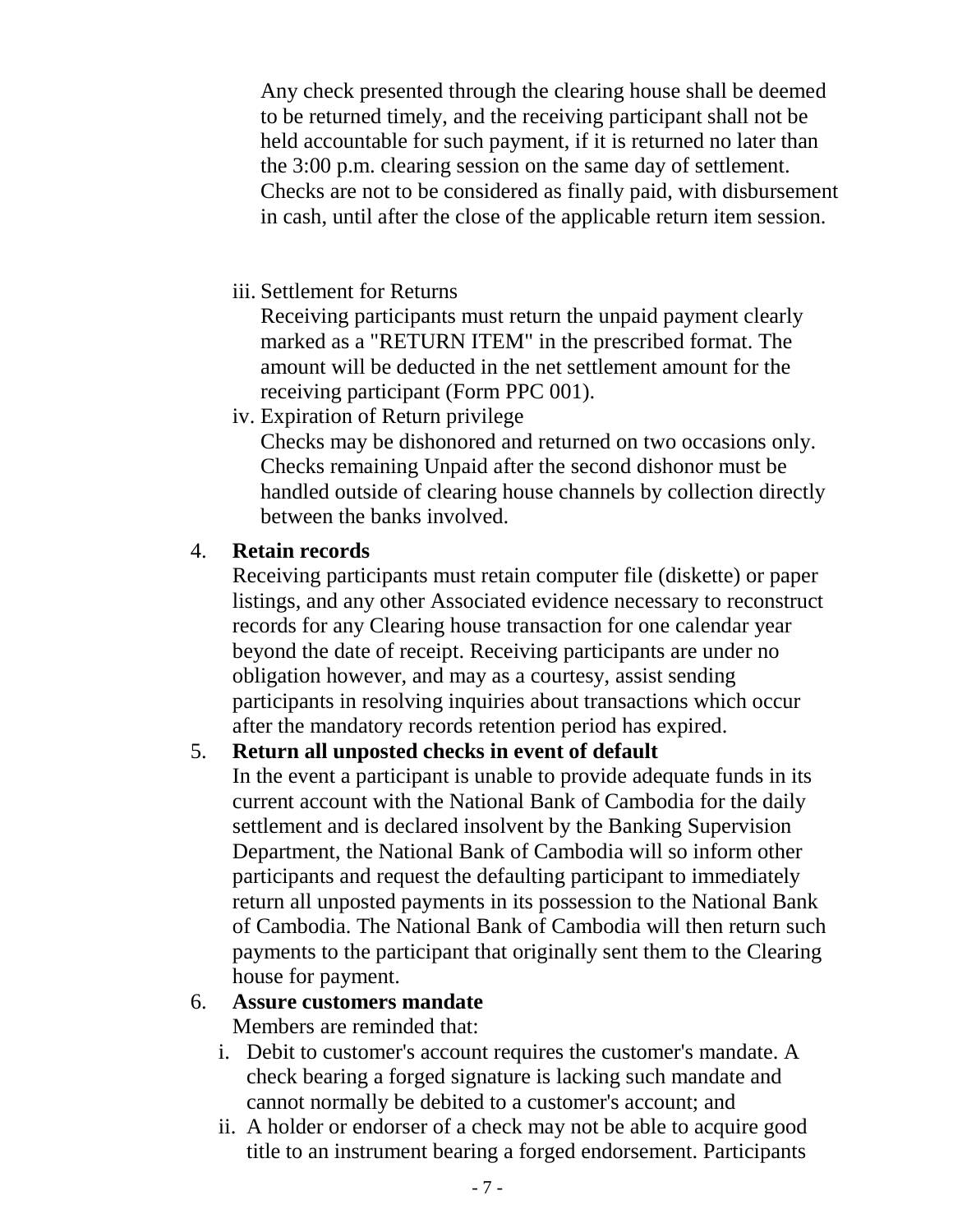should therefore only accept checks from persons who are known to them or have been properly identified.

#### **Chapter 5 National Bank of Cambodia Responsibilities**

**Article 14:** The National Bank of Cambodia is a participant of the Clearing house and can receive and send checks to the same extent as any other participant for drawn or payable to the National Bank of Cambodia. In addition, the Bank provides facilities for the Clearing house meeting and settles accounts on its books for the participants.

# **Article 15: Preparation of forms**

 The Clearing Leader shall electronically prepare Form PPC 002, and PPC 003, as shown in the Annexes by incorporating participant's computer worksheets (PPC001) from the diskette brought to the clearing session.

# **Article 16: Settlement**

- 1. Settlement will be completed each business day by debiting and crediting current accounts maintained by participant with National Bank of Cambodia. When the total amount of the checks presented exceeds the total amount received, the participant' s account will be credited. When the total amount of checks received exceeds the total amount presented, the participant' s account will be debited. When the Clearing Leader is satisfied that the clearing settlement form is balanced he shall sign a copy or a print-out of each participant's Form PP002 as an advice of debit or credit to that participant's clearing account. He shall then announce that the session is closed. No participant shall leave the session before the announcement of the closure.
- 2. In the case that the receiving participant has insufficient funds in its clearing account for settlement, it will have 2 hours to arrange for funds from another bank to be deposited into its clearing account at the National Bank of Cambodia. This will be the primary and expected source of funds for settlement.

#### **Article 17: Balances maintained at National Bank of Cambodia**

 Participants authorize the Bank to charge to their accounts at the National Bank of Cambodia any debit amounts that they may occur as a result of clearing checks, and must maintain funds in these accounts adequate to cover such debits. As a prudential measure, the National Bank of Cambodia may require banks to maintain adequate unencumbered deposits of foreign currencies in accounts abroad to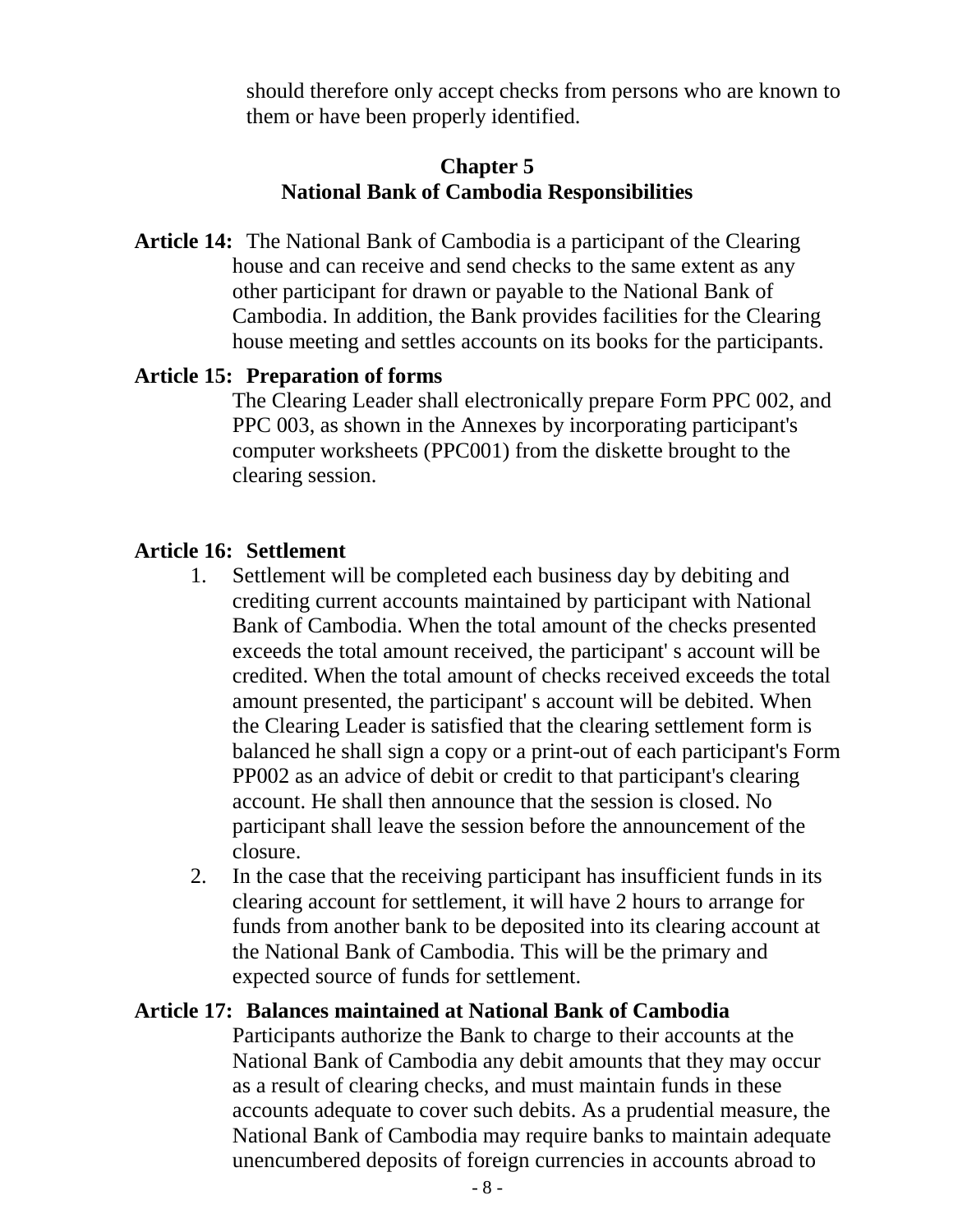cover their largest net debit exposure incurred during the previous calendar quarter.

#### **Article 18: Failure to Settle**

- 1. If the participant does not provide for its net debit obligation in the clearing house within the 2 hours allowed, the Clearing house Leader will inform the Chairman of the circumstances, who will determine corrective measures. If the participant is declared "in default" by the National Bank of Cambodia, the Chairman will so inform the other participants. The session will not be declared closed until the all accounts have been successfully debited on the day of clearing.
- 2. In the case default is announced during the session, the National Bank of Cambodia shall "unwind" the settlement, i.e. reverse the credit given that paying bank for its payments brought to the clearing house and the debit against it for payments brought by other banks, and recalculate the net positions of all participants accordingly. New forms shall be prepared by the Clearing Leader to reflect the new positions of the Participants. The defaulting bank will not be permitted further access to the Clearing house.

#### **Article 19: Limit of liability**

 The National Bank of Cambodia shall not any way be responsible or liable in the event a participant incurs a loss in connection with participant in the clearing house, except in case of the Bank's own negligence or misconduct. It is understood and agreed that all claims on account of missorting, untimely return, failure to return, default by a participant, etc. shall be resolved directly between the participants except insofar as they agree to use the National Bank of Cambodia books to post the transactions. The Bank shall, however be accountable pursuant to the terms and conditions of Regulation for its own items entered for clearing and settlement in the same manner as any other participant.

#### **Chapter 6 Miscellaneous Provisions**

#### **Article 20: Address for Notices**

1. Any written notice to the Clearing house as required by Regulation shall be addressed as follows: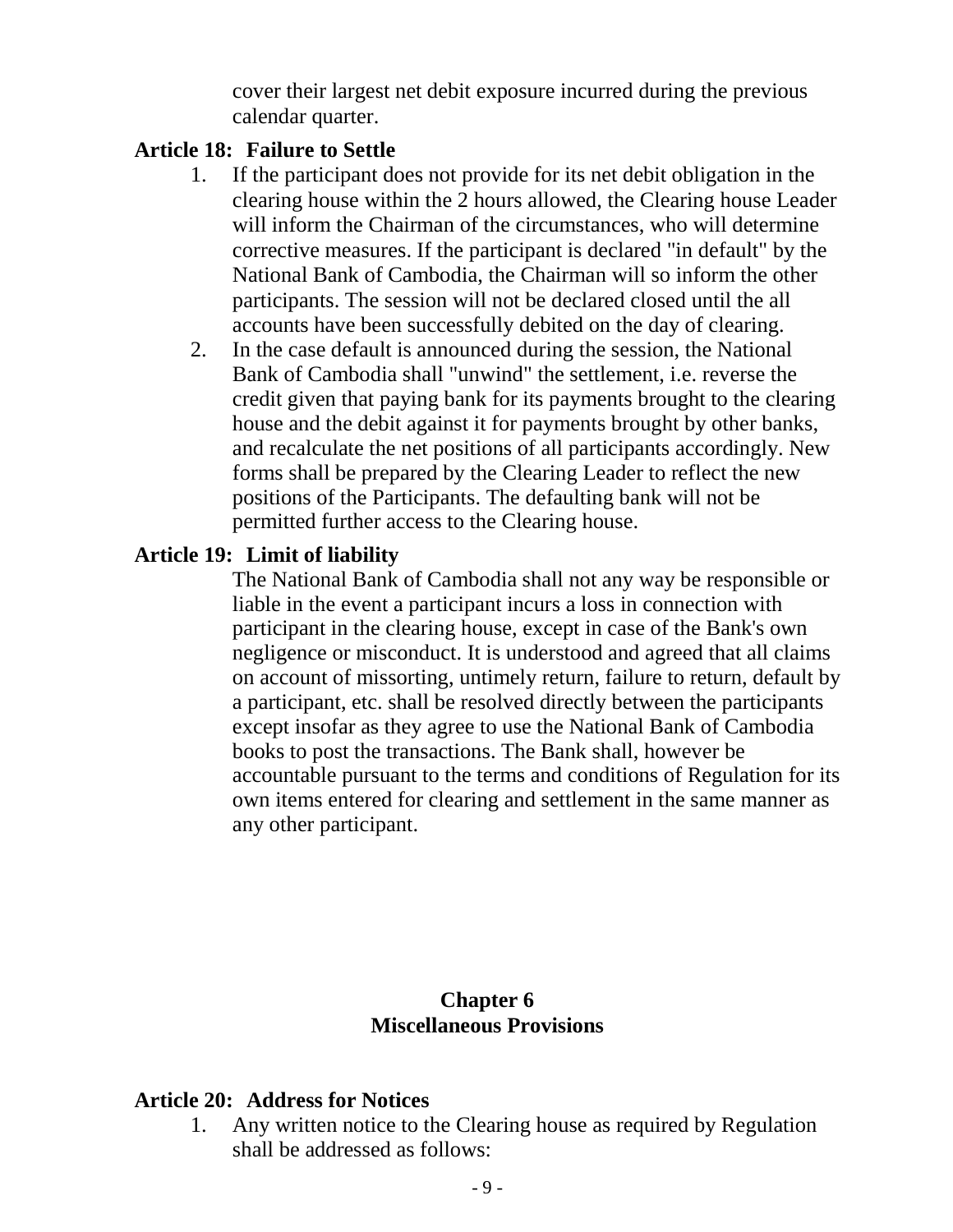Chairman US Dollars Net Settlement Clearing House National Bank of Cambodia 22-24 Norodom Blvd. P.O. Box 25 Phnom Penh, Cambodia

2. Any written notice between and among participants required under Regulation should be addressed to designated locations specified from time to time by the participants. Properly addressed notices shall be effective when received or at the expiration of a fixed schedule in such cases where advance knowledge is necessary.

#### **Article 21: Authorized representatives**

 Participants shall provide a list of authorized representatives together with specimen of their signatures to the address above in Article **20**.

#### **Article 22: Governing Law**

 The transactions covered by Regulation shall be subject in all respects to the laws of Kingdom of Cambodia and all other applicable published regulations of the National Bank of Cambodia.

#### **Article 23: Emergency conditions**

 Conduct of daily clearing operations may be delayed within a business day or deferred to a later day in the event that participants are unable to attend due to adverse conditions as may be attributable to weather, loss of power or communications, or other major disruption in the city or country. In such circumstances, the National Bank of Cambodia will provide explicit instructions to the participants regarding to the procedures to be followed for entries applicable to the clearings or returns. However, individual participants should prepare for disruptions in their own facilities and are responsible for maintaining contingency plans and alternate processing sites with necessary equipment to continue operations for the duration of the emergency.

#### **Article 24: Statistics**

 The National Bank of Cambodia shall compile and publish monthly statistics of the number and value of checks exchanged on daily basis throughout the month, including information on returned checks (unpaid checks). The statistical series shall compare monthly averages for the current and past years. Information on an individual bank's clearing shall not be published, except to that bank.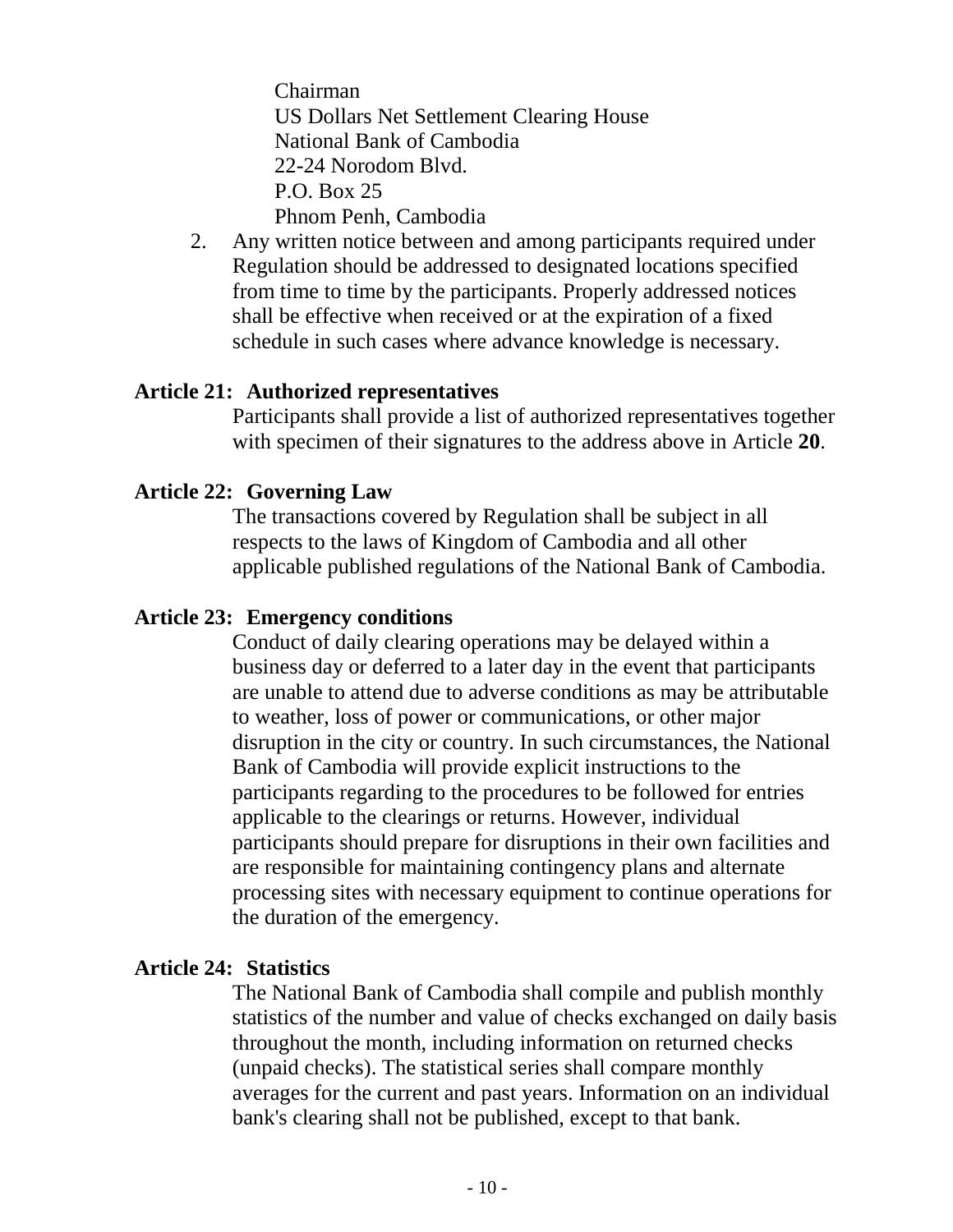- **Article 25:** All former Regulations that contradict with this Prakas shall be abrogated.
- **Article 26:** The General Direction, the General Secretariat, the General Cashier, the General Inspection, all Department of the National Bank of Cambodia and Commercial banks members of the US Dollars Net Settlement Clearing house shall strictly implement this Prakas.

**Article 27:** This Prakas shall have effect from this signing date.

Phnom Penh, November 14, 2000

# **THE GOVERNOR,**

#### **Signed: CHEA CHANTO**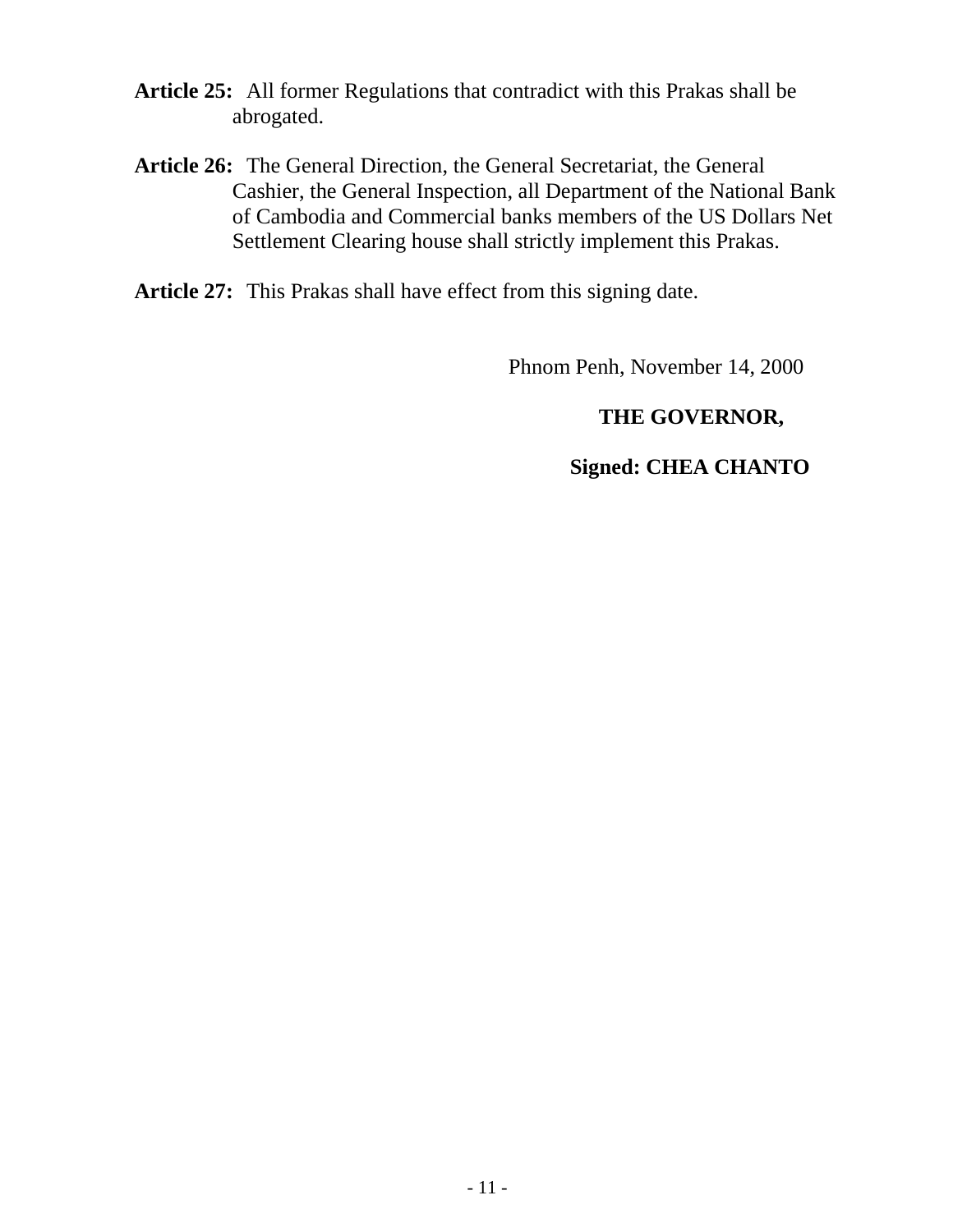#### **KINGDOM OF CAMBODIA**  NATION RELIGION KING

 $\overline{a}$ 

# **Application for Participant of the Clearing house**

# To: **The Chairman of the US Dollars Net Settlement Clearing house**

According to what the Prakas No.......of ....../...../ 2000 on US Dollars Net Settlement Clearing house has been understood, and in order to facilitate the use of Checks denominated in US Dollars among our bank and other commercial banks in Phnom Penh,

We respect for elders to you to allow our bank attending as Participant of the US Dollars Net Settlement Clearing house .

Attached Documents:

- A copy of banking license 1 copy
- Designation Letter and Specimen of Signatures 3 copies

We strictly intend to comply with the above Prakas.

Very truly yours,

 Phnom Penh, ........................... Signature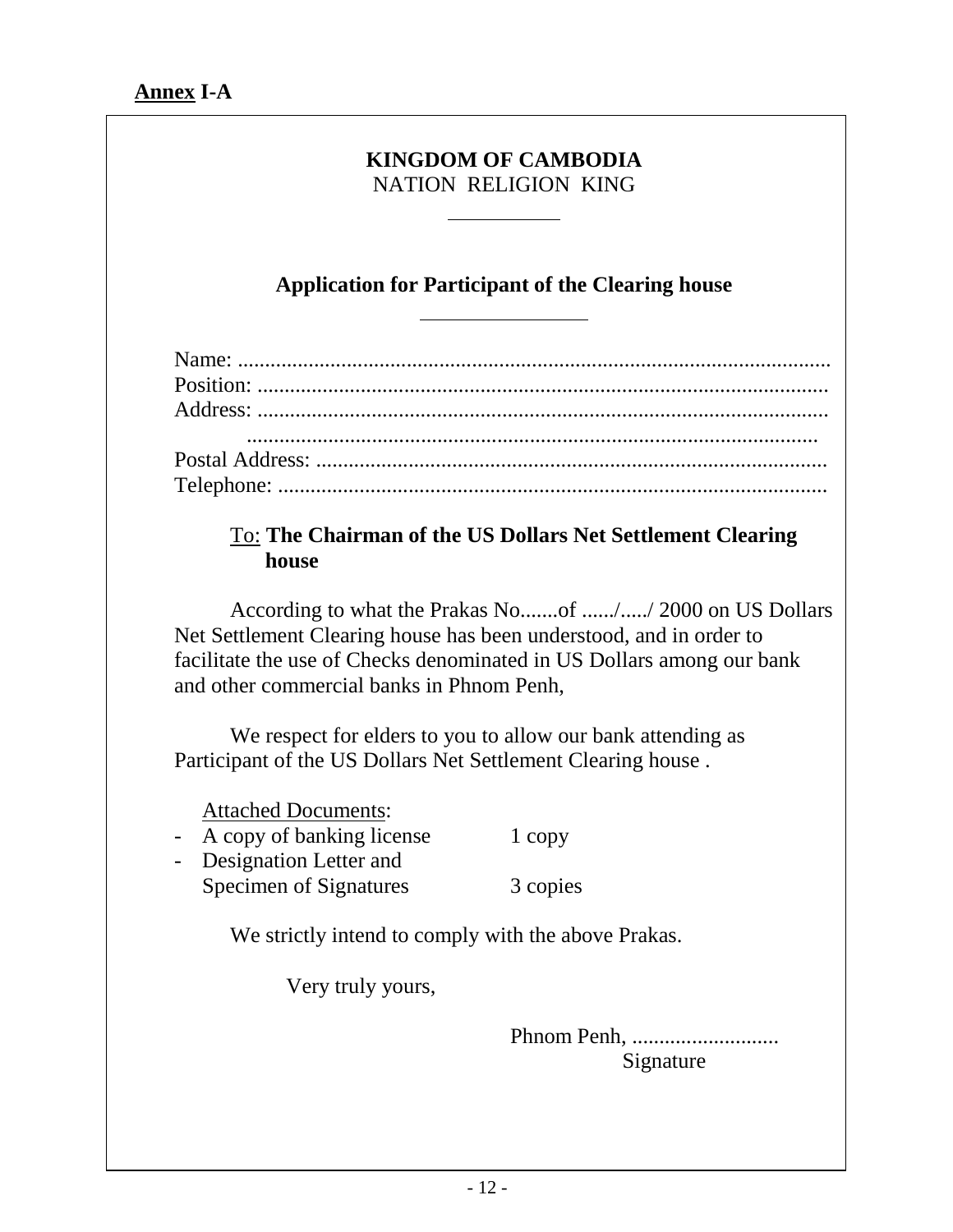#### **Annex I-B**

**KINGDOM OF CAMBODIA**  NATION RELIGION KING

**BANK ......................................** 

Designates the Names and Specimen of Signatures of our bank Liaison Officers who have been authorized to sign on our formally written proof and other clearing evidence at the National Bank of Cambodia to complete the Net Settlement Clearing house service.

a./- Clearing House Committee:

| <b>Bank Manager</b>                   |  |
|---------------------------------------|--|
| Name:                                 |  |
|                                       |  |
| <b>Authorized Person</b><br>Position: |  |
| Name:                                 |  |
|                                       |  |

b./- Representative Participant in the Clearing Session:

| Representative                       |  |  |
|--------------------------------------|--|--|
| Position:                            |  |  |
|                                      |  |  |
| Name:                                |  |  |
|                                      |  |  |
| <b>Authorized Person</b>             |  |  |
|                                      |  |  |
| This Specimen of signatures is valid |  |  |
|                                      |  |  |
|                                      |  |  |
| Chairman of the Clearing             |  |  |

house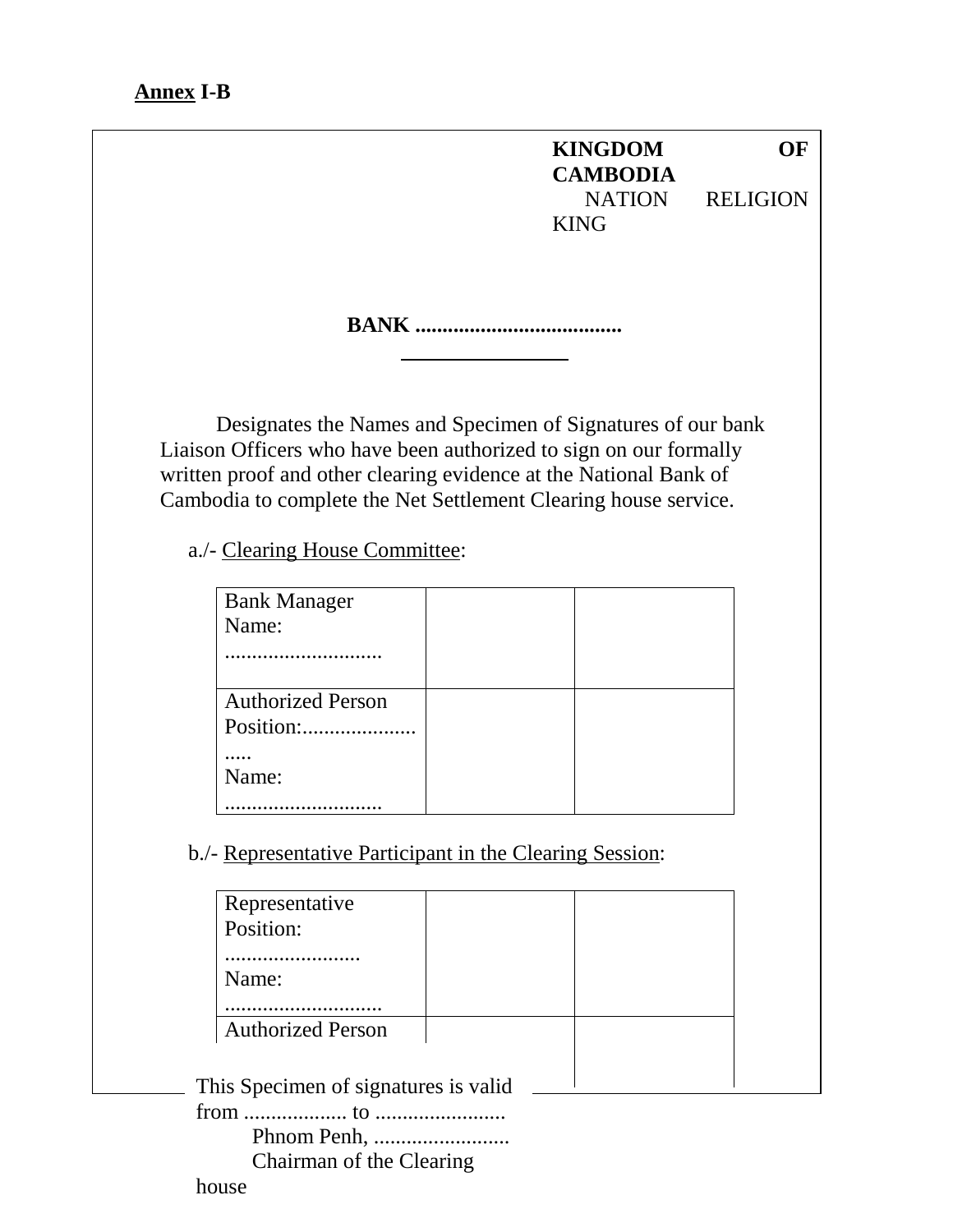# $\frac{\mathbf{Annex II}}{1}$ <sup>(1)</sup>

# **LIST OF US DOLLARS NET SETTLEMENT CLEARING HOUSE PARTICIPANTS**

| No.                     | <b>BANKS' NAME</b> | <b>ABBREV.</b> | <b>ROUTIN</b><br>G No. |
|-------------------------|--------------------|----------------|------------------------|
| $\mathbf{1}$            |                    |                |                        |
| $\overline{2}$          |                    |                |                        |
| $\overline{\mathbf{3}}$ |                    |                |                        |
| $\overline{\mathbf{4}}$ |                    |                |                        |
| $\overline{\mathbf{5}}$ |                    |                |                        |
| $\overline{\mathbf{6}}$ |                    |                |                        |
| $\overline{7}$          |                    |                |                        |
| ${\bf 8}$               |                    |                |                        |
| $\overline{9}$          |                    |                |                        |
| 10                      |                    |                |                        |
| 11                      |                    |                |                        |
| 12                      |                    |                |                        |
| 13                      |                    |                |                        |
| 14                      |                    |                |                        |
| 15                      |                    |                |                        |
| 16                      |                    |                |                        |
| 17                      |                    |                |                        |
| 18                      |                    |                |                        |
| 19                      |                    |                |                        |
| 20                      |                    |                |                        |
|                         |                    |                |                        |
|                         |                    |                |                        |
|                         |                    |                |                        |
|                         |                    |                |                        |
|                         |                    |                |                        |
|                         |                    |                |                        |
|                         |                    |                |                        |
|                         |                    |                |                        |

<sup>(1)</sup> *This list of banks will be only recorded to reflect banks that are approved for participation in the clearing house by the NBC.*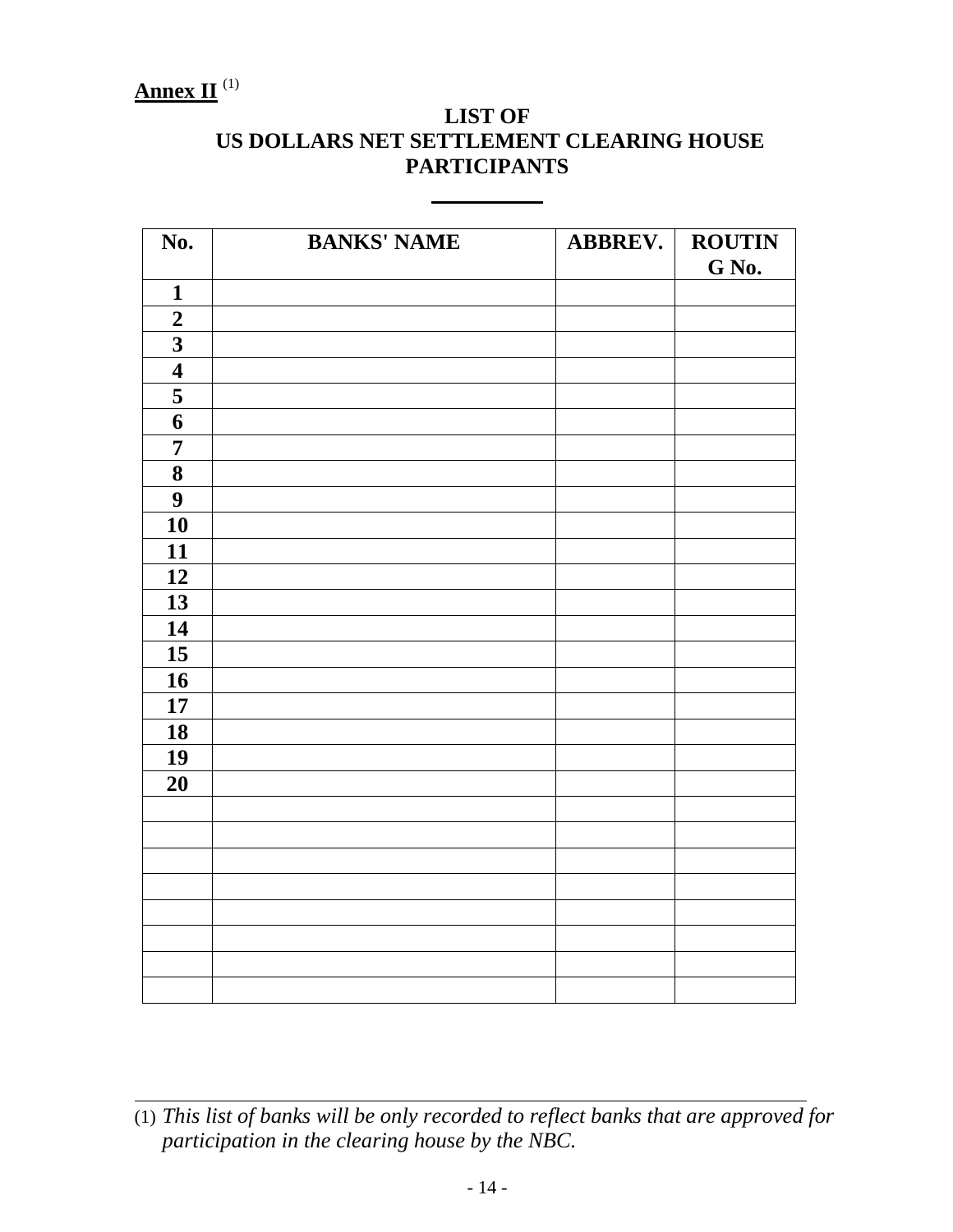# **Annex III**

# **Agreed reasons for return of checks by member banks**

- I. Insufficient or no funds
- II. Funds not cleared
- III. Payment Stopped
- IV. Post dated and improperly-dated
- V. Out-of-date ( more than six months old)
- VI. Words and figures differ
- VII. Amount in words required
- VIII. Drawer's signature differs- from sample signature
- IX. Drawer's signature required
- X. Drawer's signature required from alteration
- XI. Not drawn on bank's form
- XII. Mutilated check
- XIII. Account closed
- XIV. No account
- XV. Drawer deceased
- XVI. Drawer bankrupt / in liquidation
- XVII. Seal required ( in case has mentioned in the specimen )
- XVIII. Freeze account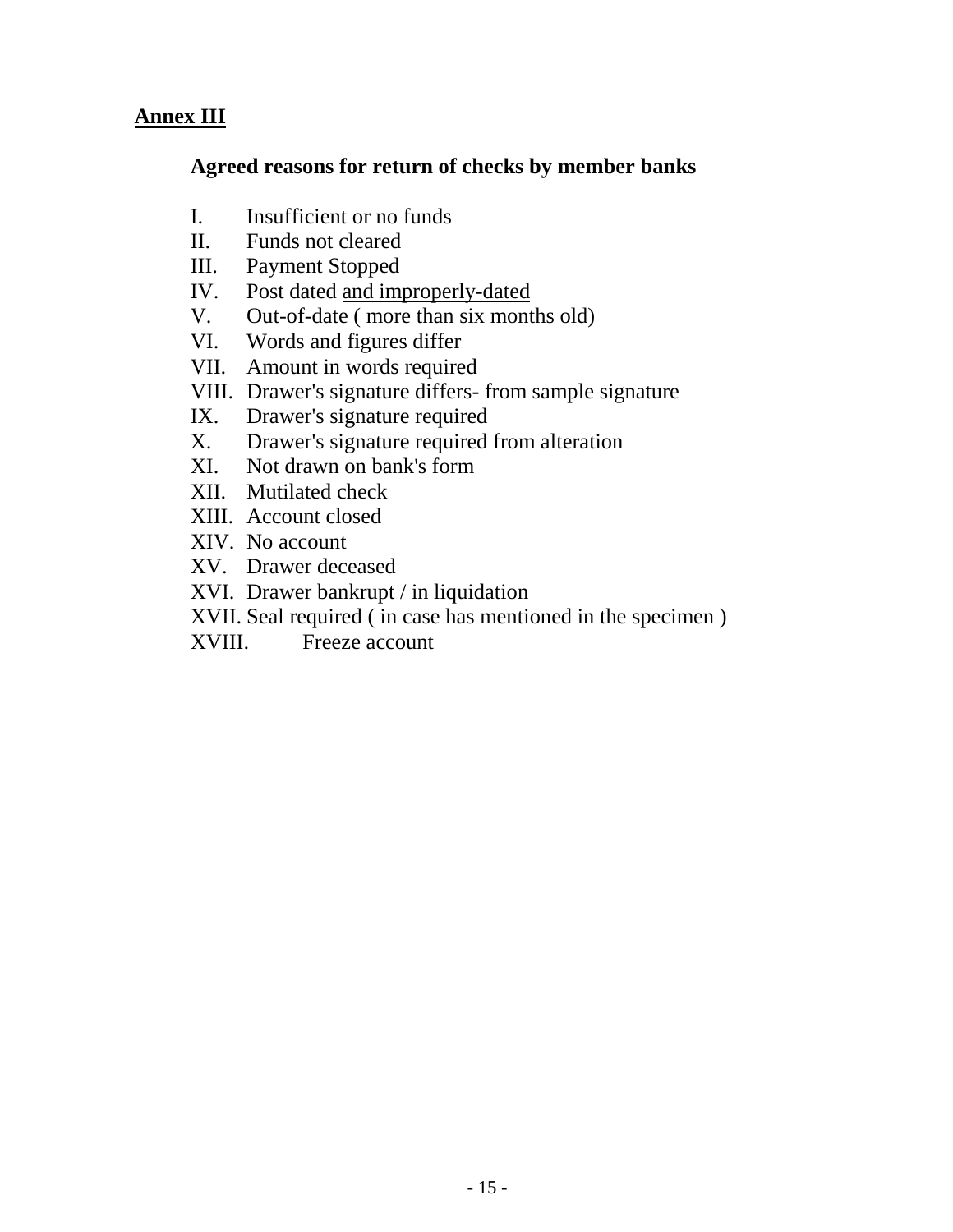# **ANNEX IV FORM PPC001: LISTING OF INDIVIDUAL CHECKS BROUGHT TO THE CLEARING HOUSE US DOLLARS NET SETTLEMENT CLEARING HOUSE**

Items presented by ........................ to ................................... Date ...../...../......

|                         | Cheque No.   | Amount in US                          |                | Cheque No.               | Amount in US |
|-------------------------|--------------|---------------------------------------|----------------|--------------------------|--------------|
|                         |              | Dollars                               |                |                          | Dollars      |
| $\mathbf{1}$            |              |                                       | 36             |                          |              |
| $\overline{2}$          |              |                                       | 37             |                          |              |
| $\overline{\mathbf{3}}$ |              |                                       | 38             |                          |              |
| $\overline{4}$          |              |                                       | 39             |                          |              |
| 5                       |              |                                       | 40             |                          |              |
| 6                       |              |                                       | 41             |                          |              |
| $\overline{7}$          |              |                                       | 42             |                          |              |
| 8                       |              |                                       | 43             |                          |              |
| 9                       |              |                                       | 44             |                          |              |
| 10                      |              |                                       | 45             |                          |              |
| 11                      |              |                                       | 46             |                          |              |
| 12                      |              |                                       | 47             |                          |              |
| 13                      |              |                                       | 48             |                          |              |
| 14                      |              |                                       | 49             |                          |              |
| 15                      |              |                                       | 50             |                          |              |
| 16                      |              |                                       | 51             |                          |              |
| 17                      |              |                                       | 52             |                          |              |
| 18                      |              |                                       | 53             |                          |              |
| 19                      |              |                                       | 54             |                          |              |
| 20                      |              |                                       | 55             |                          |              |
| 21                      |              |                                       |                | <b>Total - New Items</b> |              |
| 22                      |              |                                       |                |                          |              |
| 23                      |              |                                       |                | <b>Returned Items</b>    |              |
| 24                      |              |                                       |                |                          |              |
| 25                      |              |                                       |                | Cheque No.               | Amount in US |
| 26                      |              |                                       |                |                          | Dollars      |
| 27                      |              |                                       | $\mathbf{1}$   |                          |              |
| 29                      |              |                                       | $\overline{2}$ |                          |              |
| 30                      |              |                                       | 3              |                          |              |
| 31                      |              |                                       | $\overline{4}$ |                          |              |
| 32                      |              |                                       | 5              |                          |              |
| $\overline{33}$         |              |                                       | $6\phantom{.}$ |                          |              |
| 34                      |              |                                       | $\overline{7}$ |                          |              |
| 35                      |              |                                       | 8              |                          |              |
|                         | Sub - Total: |                                       |                | Total - returned Items   |              |
|                         |              | <b>Total - New and Returned Items</b> |                |                          |              |
|                         |              |                                       |                |                          |              |

For Clearing house use Signature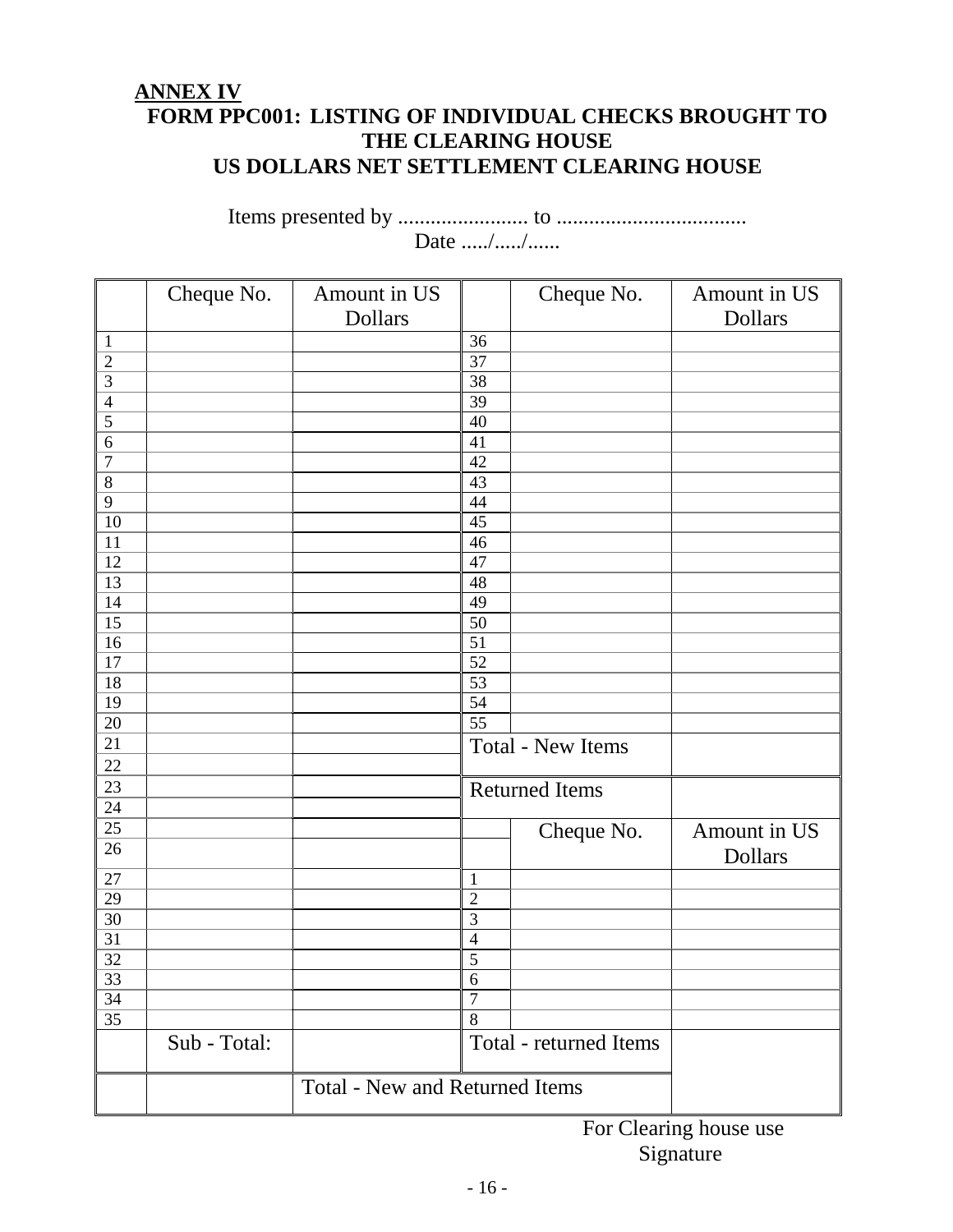# **US DOLLARS NET SETTLEMENT CLEARING HOUSE**

# **US DOLLARS UNPAID CHEQUES STATEMENT**

| No. | Cheque No. | Amount in US Dollars |
|-----|------------|----------------------|
|     |            |                      |
|     |            |                      |
|     |            |                      |
|     |            |                      |
|     |            |                      |
|     |            |                      |
|     |            |                      |
|     |            |                      |
|     | Total:     |                      |

This Cheque shall be listed in the Session of Form PPC001 date: ................... reserved for returned / unpaid items..

Signed "for Presented Bank" ...........................

Signed "for Receiving Bank" .........................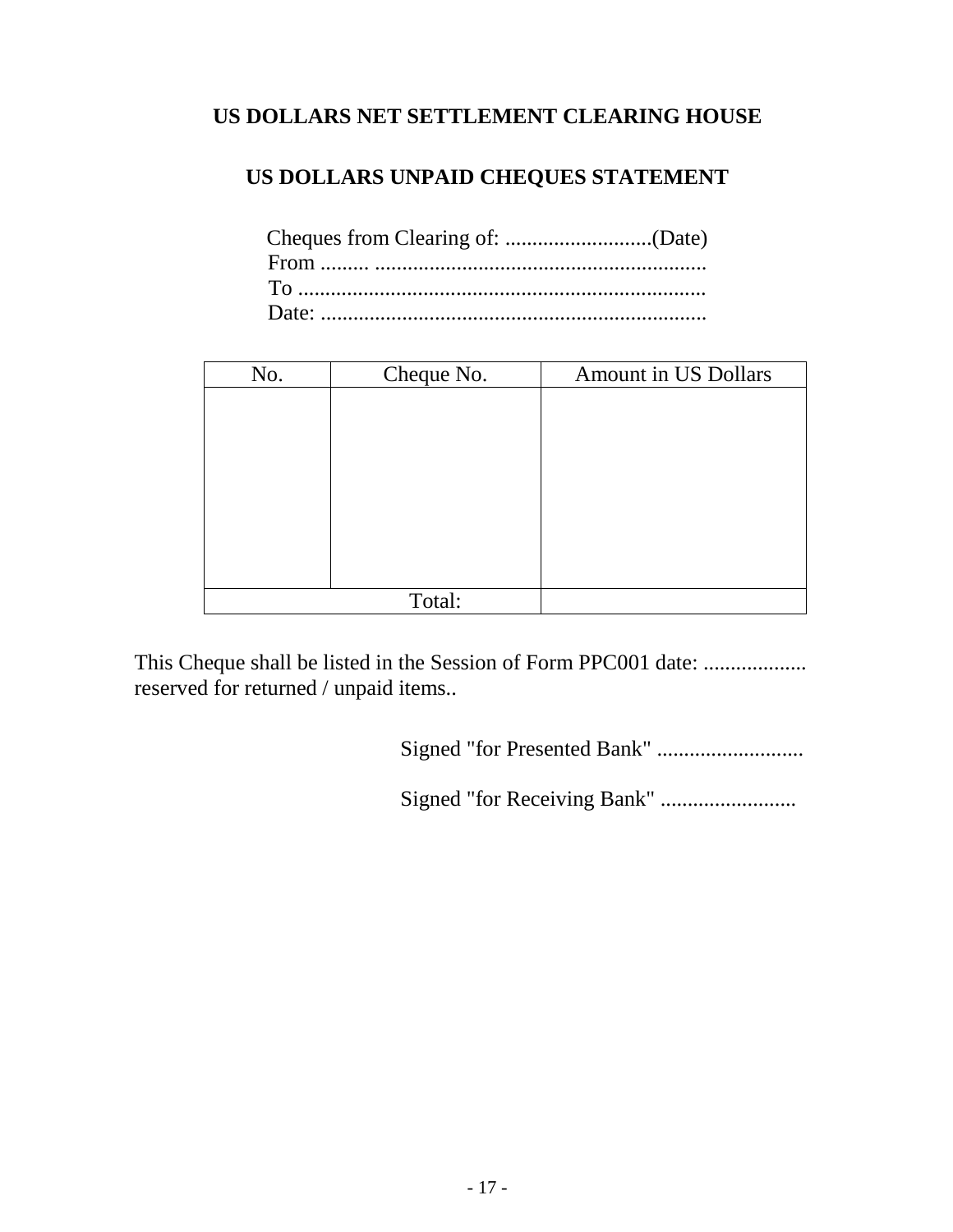### **FORM PPC002: SUMMARY LISTING, BY BANK, OF CHECKS BROUGHT TO THE CLEARING HOUSE**

#### **US DOLLARS NET SETTLEMENT CLEARING HOUSE**

Items presented by ................................."Bank' Name" Debit Acct: .................. At ........"Time" Session Date: ..../..../...." Credit Acct: ...................

|                         |             |              | Cheques presented to |     | Cheques received    |     |            | Amount  |
|-------------------------|-------------|--------------|----------------------|-----|---------------------|-----|------------|---------|
| N                       | <b>Bank</b> | Bank         | "Funds Due to        | No. | from                | No. | Receivable | Payable |
| $\mathbf 0$             | No.         |              | sending Bank"        |     | "Funds Due to other |     |            |         |
|                         |             |              |                      |     | Banks"              |     |            |         |
| $\perp$                 |             |              |                      |     |                     |     |            |         |
| $\frac{2}{3}$           |             |              |                      |     |                     |     |            |         |
| 4                       |             |              |                      |     |                     |     |            |         |
| 5                       |             |              |                      |     |                     |     |            |         |
| 6                       |             |              |                      |     |                     |     |            |         |
| $\overline{7}$          |             |              |                      |     |                     |     |            |         |
| $8\,$<br>$\overline{9}$ |             |              |                      |     |                     |     |            |         |
| 10                      |             |              |                      |     |                     |     |            |         |
| 11                      |             |              |                      |     |                     |     |            |         |
| 12<br>13                |             |              |                      |     |                     |     |            |         |
| 14                      |             |              |                      |     |                     |     |            |         |
| 15                      |             |              |                      |     |                     |     |            |         |
| 16                      |             |              |                      |     |                     |     |            |         |
|                         |             |              |                      |     |                     |     |            |         |
|                         |             | <b>Total</b> |                      |     |                     |     |            |         |

Signed (for Presented or receiving Bank) ....................... Signed (for National Bank of Cambodia) .....................